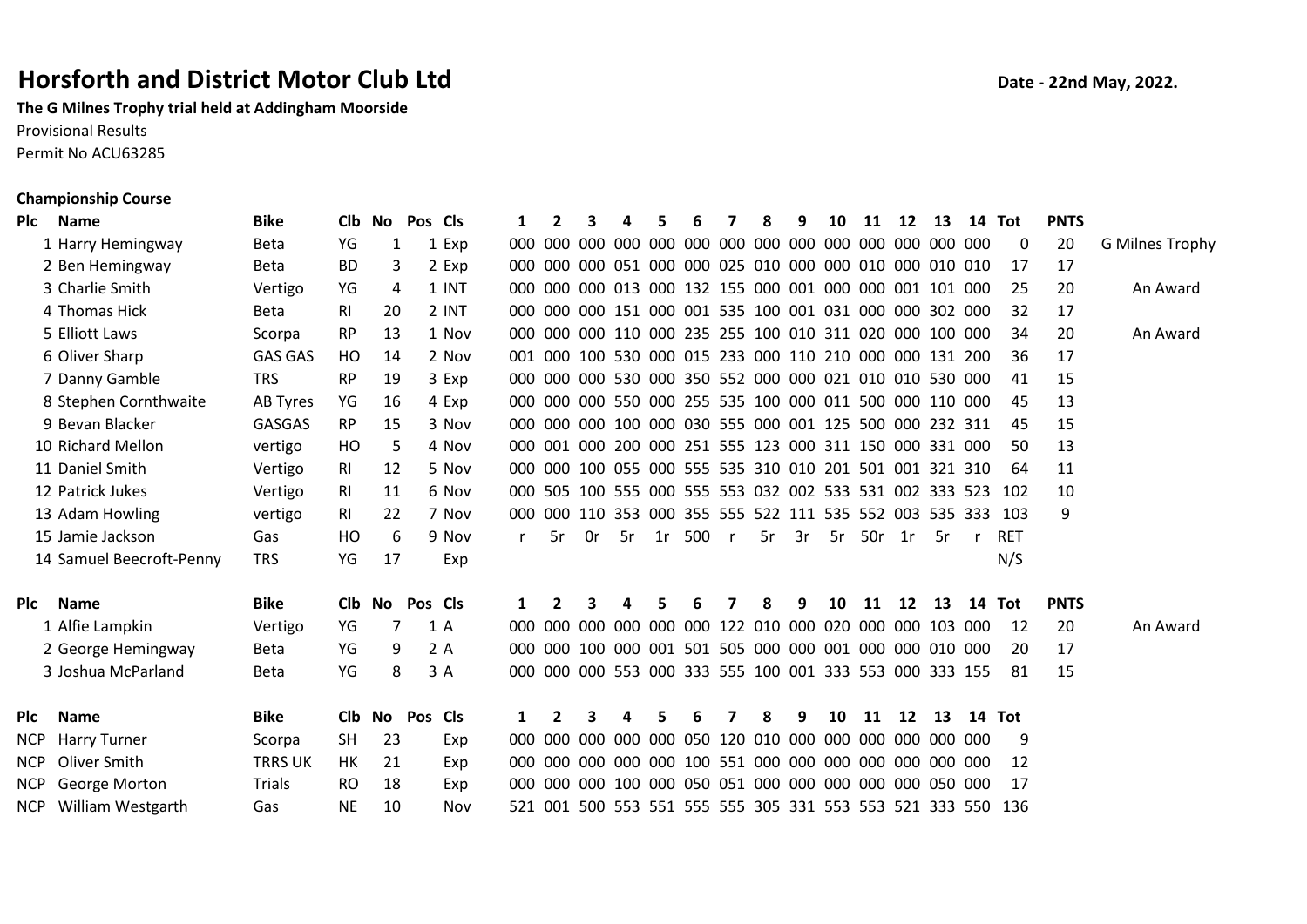|     | <b>Clubman A Course</b> |               |           |            |                |           |     |     |  |   |  |                                                             |   |    |    |    |    |                                                             |                |          |
|-----|-------------------------|---------------|-----------|------------|----------------|-----------|-----|-----|--|---|--|-------------------------------------------------------------|---|----|----|----|----|-------------------------------------------------------------|----------------|----------|
| Plc | <b>Name</b>             | <b>Bike</b>   | Clb.      | No Pos Cls |                |           | 1   | 2   |  | 5 |  | 8                                                           | 9 | 10 | 11 | 12 | 13 | 14 Tot                                                      | <b>PNTS</b>    |          |
|     | 1 Andrew Holker         | Gas Gas       | YG        | 57         |                | 1 A Nov   |     |     |  |   |  |                                                             |   |    |    |    |    | 8                                                           | 20             | An Award |
|     | 2 Graham Tales          | Montesa       | RI        | 49         |                | 2 A Nov   |     |     |  |   |  | 011 010 001 010 010 001 000 000 213 000 000 000 000 000     |   |    |    |    |    | 13                                                          | 17             |          |
|     | 3 Adam Thornton         | Vertigo       | <b>RP</b> | 46         |                | 3 A Nov   |     |     |  |   |  | 030 000 000 021 050 211 010 500 000 000 000 000 000 000     |   |    |    |    |    | 21                                                          | 15             |          |
|     | 4 Anthony Brown         | Gas           | IL.       | 52         |                | 4 A Nov   |     |     |  |   |  | 000 010 020 012 000 150 151 000 120 000 000 000 000 000     |   |    |    |    |    | 22                                                          | 13             |          |
|     | 5 Paul Kettlewell       | Sherco        | HO        | 41         |                | 5 A Nov   |     |     |  |   |  |                                                             |   |    |    |    |    | 23                                                          | 11             |          |
|     | 6 Anthony Ayrton        | <b>TRS</b>    | <b>BD</b> | 42         |                | 1 045 Int |     |     |  |   |  |                                                             |   |    |    |    |    | 25                                                          | 10             |          |
|     | 7 Jake Walker           | Gas Gas       | FA        | 59         |                | 6 A Nov   |     |     |  |   |  | 020 130 000 250 000 000 100 020 111 100 100 131 000 000     |   |    |    |    |    | 26                                                          | 9              |          |
|     | 8 Paul Gravestock       | Gas           | YG        | 37         |                | 7 A Nov   |     |     |  |   |  | 000 110 111 111 005 000 010 010 532 100 000 010 010 020     |   |    |    |    |    | 30                                                          | 8              |          |
|     | 9 Shaun Hazelwood       | <b>TRS</b>    | YG        | 51         |                | 8 A Nov   |     |     |  |   |  | 000 001 500 051 005 000 102 121 102 000 150 010 000 000     |   |    |    |    |    | 34                                                          | $\overline{7}$ |          |
|     | 10 Michael Benn         | Gasgas        | YG        | 33         |                | 9 A Nov   |     |     |  |   |  | 101 000 151 101 111 112 011 211 155 010 000 000 000 000     |   |    |    |    |    | 36                                                          | 6              |          |
|     | 11 Matthew Hopkinson    | <b>TRS</b>    | HO        | 55         |                | 10 A Nov  |     |     |  |   |  | 100 010 010 001 000 000 501 231 115 150 000 050 100 200     |   |    |    |    |    | 37                                                          | 5              |          |
|     | 12 Neil Wright          | <b>TRS</b>    | <b>SV</b> | 32         |                | 11 A Nov  |     |     |  |   |  | 011 000 010 050 001 150 031 020 335 001 000 010 010 005     |   |    |    |    |    | 40                                                          | 4              |          |
|     | 13 Josh Gardner         | <b>Beta</b>   | <b>RP</b> | 56         |                | 12 A Nov  |     |     |  |   |  | 010 100 111 101 111 000 511 030 553 000 100 125 100 011     |   |    |    |    |    | 45                                                          | 3              |          |
|     | 14 Thomas Green         | <b>Trs</b>    | HO        | 38         |                | 13 A Nov  |     |     |  |   |  | 511 101 211 535 012 000 132 011 313 000 000 220 000 000     |   |    |    |    |    | 48                                                          | $\overline{2}$ |          |
|     | 15 Paul Jackson         | <b>Beta</b>   | YG        | 36         |                | 14 A Nov  |     |     |  |   |  | 001 000 101 301 555 100 100 112 125 000 100 355 000 000     |   |    |    |    |    | 50                                                          | 1              |          |
|     | 16 Gavin Houson         | <b>Trails</b> | <b>BD</b> | 54         |                | 15 A Nov  |     |     |  |   |  | 200 300 120 050 010 002 510 005 503 130 001 505 000 011     |   |    |    |    |    | 52                                                          |                |          |
|     | 17 Errol Brown          | Ver           | HO        | 34         |                | 16 A Nov  |     |     |  |   |  | 510 000 011 051 050 103 110 015 155 002 000 503 101 000     |   |    |    |    |    | 54                                                          |                |          |
|     | 18 Megan Savage         | RevShed       | <b>BN</b> | 53         |                | 17 A Nov  |     |     |  |   |  | 200 000 100 011 515 013 110 005 235 513 000 055 010 010     |   |    |    |    |    | 58                                                          |                |          |
|     | 19 William Midgley      | <b>Beta</b>   | <b>BD</b> | 40         |                | 18 A Nov  |     |     |  |   |  | 000 110 150 550 155 300 220 130 555 110 125 211 010 000     |   |    |    |    |    | 70                                                          |                |          |
|     | 20 Jake Weatherill      | Sherco        | HO        | 35         |                | 19 A Nov  |     |     |  |   |  | 101 112 022 255 212 053 031 231 123 022 331 331 200 000     |   |    |    |    |    | 71                                                          |                |          |
|     | 21 Nigel Crowther       | Vertigo       | WI        | 39         |                | 20 A Nov  |     |     |  |   |  |                                                             |   |    |    |    |    | N/S                                                         |                |          |
| Plc | <b>Name</b>             | <b>Bike</b>   | Clb.      | No.        | <b>Pos Cls</b> |           | 1   | 2   |  |   |  | Զ                                                           | 9 | 10 | 11 | 12 | 13 | 14 Tot                                                      | <b>PNTS</b>    |          |
|     | 1 Harrison Lightfoot    | <b>Beta</b>   | YG        | 47         |                | 1B        | 000 | 000 |  |   |  | 500 303 500 010 000 000 231 000 000 500 000 000             |   |    |    |    |    | 28                                                          | 20             | An Award |
|     | 2 Fraiser Lampkin       | vertigo       | YG        | 58         |                | 2B        |     |     |  |   |  | 521 011 111 235 150 102 111 003 555 001 201 300 002 000     |   |    |    |    |    | 62                                                          | 17             |          |
|     | 3 Charlie Petty         | <b>Beta</b>   | <b>SV</b> | 44         |                | 3B        |     |     |  |   |  |                                                             |   |    |    |    |    | 322 101 311 353 555 333 323 333 553 313 220 333 220 311 108 | 15             |          |
|     | 4 Zachary Sellers       | Vertigo       | HO        | 50         |                | 4 B       |     |     |  |   |  | 523 153 553 553 555 555 312 333 555 355 005 555 521 313 153 |   |    |    |    |    |                                                             | 13             |          |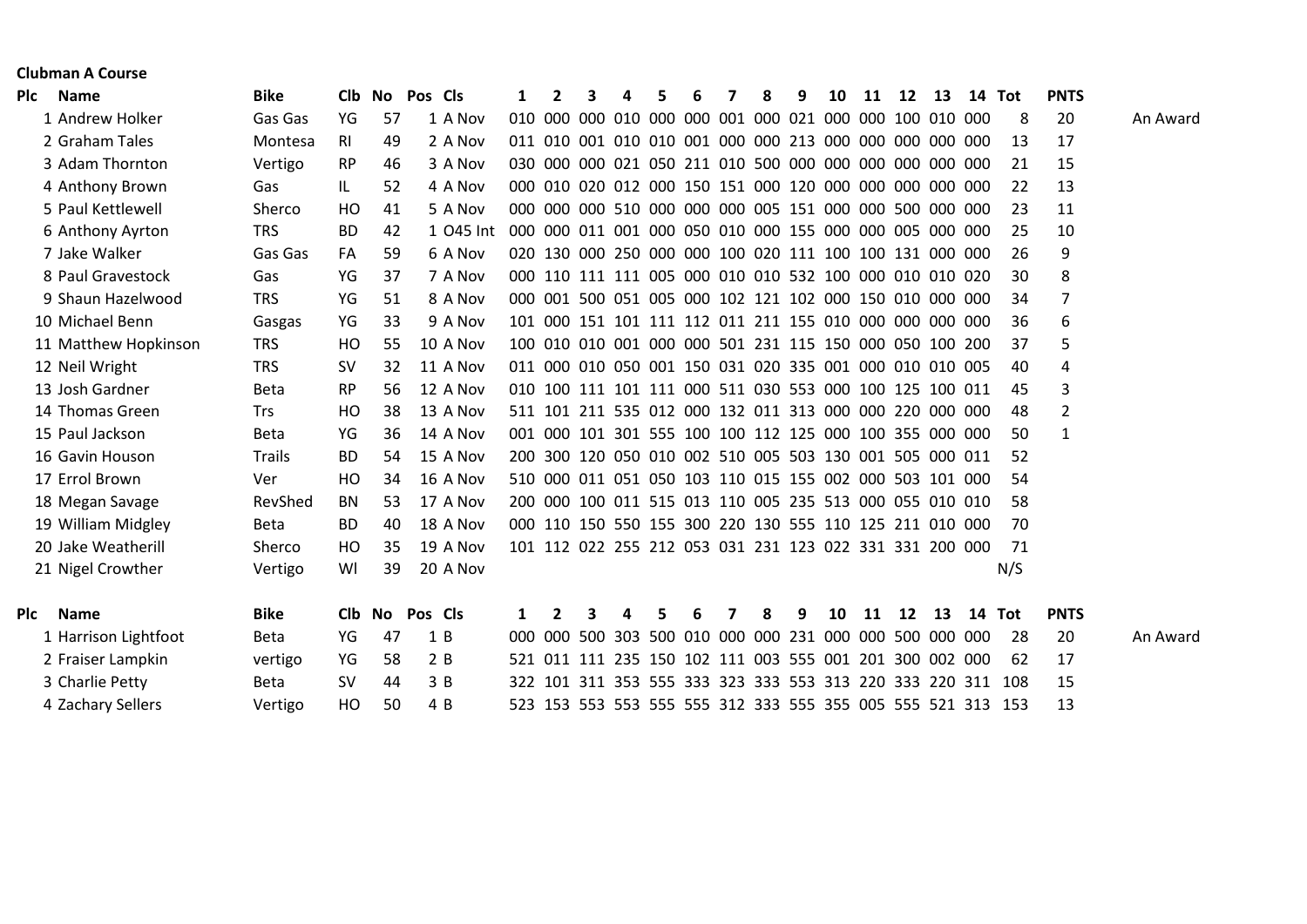|            | <b>Clubman B Course</b> |               |           |                |                |    |                |     |    |     |        |    |                                                         |     |    |    |         |     |              |                                                             |                |          |
|------------|-------------------------|---------------|-----------|----------------|----------------|----|----------------|-----|----|-----|--------|----|---------------------------------------------------------|-----|----|----|---------|-----|--------------|-------------------------------------------------------------|----------------|----------|
|            | Plc Name                | <b>Bike</b>   |           | Clb No Pos Cls |                | 1  | $\overline{2}$ |     | Δ  |     | 6      |    | 8                                                       | 9   | 10 | 11 | 12      | 13  |              | 14 Tot                                                      | <b>PNTS</b>    |          |
|            | 1 Stewart Oughton       | <b>Beta</b>   | WI        | 85             | 1 B Nov        |    |                |     |    |     |        |    | 000 100 100 101 000 001 000 111 030 001 010 520 000 000 |     |    |    |         |     |              | 20                                                          | 20             | An Award |
|            | 2 Howard Gulley         | Sherco        | HO.       | 108            | 2 B Nov        |    |                |     |    |     |        |    | 000 000 000 210 000 001 000 110 011 002 050 111 000 501 |     |    |    |         |     |              | 24                                                          | 17             |          |
|            | 3 Phillip Hammond       | <b>Trials</b> | WE        | 82             | 3 B Nov        |    |                |     |    |     |        |    | 000 201 010 513 000 135 201 000 201 000 000 000 000 010 |     |    |    |         |     |              | 29                                                          | 15             |          |
|            | 4 John Bellwood         | <b>Trs</b>    | HO.       | 114            | 4 B Nov        |    |                |     |    |     |        |    | 000 020 201 320 000 000 521 020 010 011 120 320 000 000 |     |    |    |         |     |              | 31                                                          | 13             |          |
|            | 5 Neil Gaunt            | <b>BETA</b>   | <b>RP</b> | 115            | 5 B Nov        |    |                |     |    |     |        |    | 000 051 001 051 000 021 001 012 012 021 005 002 000 000 |     |    |    |         |     |              | 33                                                          | 11             |          |
|            | 6 Robert Hardisty       |               | <b>RP</b> | 88             | 6 B Nov        |    |                |     |    |     |        |    | 000 100 011 133 012 120 101 152 211 010 000 100 001 110 |     |    |    |         |     |              | 35                                                          | 10             |          |
|            | 7 Jeffrey Prior         | Vertigo       | WI        | 84             | 7 B Nov        |    |                |     |    |     |        |    | 001 200 000 202 001 005 111 001 015 011 151 003 000 001 |     |    |    |         |     |              | 36                                                          | 9              |          |
|            | 8 Richard Crabtree      | Montesa       | YG        | 105            | 8 B Nov        |    |                |     |    |     |        |    | 100 200 001 153 100 131 000 020 053 001 000 105 000 001 |     |    |    |         |     |              | 37                                                          | 8              |          |
|            | 9 Christopher Laws      | Scorpa        | <b>RP</b> | 97             | 9 B Nov        |    |                |     |    |     |        |    | 000 000 010 010 032 131 200 112 132 022 111 251 000 110 |     |    |    |         |     |              | 41                                                          | $\overline{7}$ |          |
|            | 10 Shaun Lightfoot      | Vertigo       | YG        | 90             | 10 B Nov       |    |                |     |    |     |        |    | 100 102 101 112 030 033 100 330 122 201 100 123 000 201 |     |    |    |         |     |              | 44                                                          | 6              |          |
|            | 11 Karl Greaves         | Fantic        | YG        | 99             | 11 B Nov       |    |                |     |    |     |        |    | 010 001 101 033 100 500 221 113 052 050 110 002 002 510 |     |    |    |         |     |              | 50                                                          | 5              |          |
|            | 12 John Wilkinson       | Sherco        | FA        | 109            | 12 B Nov       |    |                |     |    |     |        |    | 000 101 152 512 021 220 131 030 220 020 000 211 000 530 |     |    |    |         |     |              | 51                                                          | 4              |          |
|            | 13 Mark Chippendale     | Vertigo       | WI        | 98             | 13 B Nov       |    |                |     |    |     |        |    | 000 510 100 515 000 132 311 313 005 012 020 112 012 050 |     |    |    |         |     |              | 58                                                          | 3              |          |
|            | 14 David Lamin          | Vertigo       | YG        | 83             | 14 B Nov       |    |                |     |    |     |        |    | 510 130 200 323 210 135 100 200 132 122 113 305 121 555 |     |    |    |         |     |              | 78                                                          | $\overline{2}$ |          |
|            | 15 Chris Watson         | <b>Trials</b> | HO        | 116            | 15 B Nov       |    |                |     |    |     |        |    | 000 110 315 533 111 253 315 333 123 252 220 001 323 113 |     |    |    |         |     |              | 86                                                          | 1              |          |
|            | 16 Martin Jackson       | Gas Gas       | HO        | 86             | 16 B Nov       |    |                |     |    |     |        |    | 202 523 510 255 133 323 112 322 253 133 525 055 120 152 |     |    |    |         |     |              | 108                                                         |                |          |
|            | 17 Mark Forster         | Gasgas        | HO        | 95             | 17 B Nov       |    |                |     |    |     |        |    |                                                         |     |    |    |         |     |              | 232 235 005 555 113 553 101 053 005 123 533 533 211 322 109 |                |          |
|            | 20 Robert Taylor        | <b>Beta</b>   | YG        | 106            | 20 B Nov       |    |                |     |    |     |        |    | 01r 55r 21r 53r 11r 133 52r 25r 2r                      |     | 1r | 0r | 1r      | 0r  |              | Or RET                                                      |                |          |
|            | 21 D Stephen Arnall     | beta          | HO        | 93             | 21 B Nov       | r  | 0r             | r   | 5r | 1r  | 3r     | 0r | 5r                                                      | 5r  | 3r | 1r | 0r      | 3r  |              | 3r RET                                                      |                |          |
|            | 22 Luke Sellers         | Montessa      | <b>BD</b> | 107            | 22 B Nov       |    | 13r 05r        | 32r | 5r | 2r  | 155 3r |    | 3r                                                      | 355 | 1r | 2r | 3r      | 3r  |              | 3r RET                                                      |                |          |
|            | 23 John Hindle          | <b>Trs</b>    | HO        | 110            | 23 B Nov       | 1r | -1r            | 5r. |    |     |        |    | 55r 15r 533 53r 33r 55r 23r                             |     |    |    | 35r 55r | -2r |              | 3r RET                                                      |                |          |
|            | 24 Steve Jackson        | <b>Trials</b> | HO        | -81            | 24 B Nov       |    |                |     | 5r | -5r | 5r     | 5r | 5r                                                      |     |    |    |         |     | $\mathsf{r}$ | RET                                                         |                |          |
|            | 25 James Austin         | Sherco        | HO        | 87             | 25 B Nov       | r. |                | r   | 5r | r.  | r      | r  |                                                         |     |    | r  |         |     | r            | <b>RET</b>                                                  |                |          |
|            | 18 Mark Whelan          | <b>Beta</b>   | WI        | 89             | 18 B Nov       |    |                |     |    |     |        |    |                                                         |     |    |    |         |     |              | N/S                                                         |                |          |
|            | 18 Jonathan Wilkinson   | <b>Beta</b>   | FA        | 96             | 18 B Nov       |    |                |     |    |     |        |    |                                                         |     |    |    |         |     |              | N/S                                                         |                |          |
| <b>PIC</b> | <b>Name</b>             | <b>Bike</b>   |           | Clb No         | Pos Cls        | 1  | 2              | 3   | Δ  | 5   | 6      | 7  | 8                                                       | 9   | 10 | 11 | 12      | 13  | 14           | Tot                                                         | <b>PNTS</b>    |          |
|            | 1 Bobby Crabtree        | <b>Beta</b>   | YG        | 111            | 1 C            |    |                |     |    |     |        |    |                                                         |     |    |    |         |     |              | 250 351 133 355 330 232 053 333 055 215 335 355 000 355 121 | 20             | An Award |
|            | 2 Koby Smith            | Beta 80       | <b>RI</b> | 100            | 2 C            |    |                |     |    |     |        |    |                                                         |     |    |    |         |     |              |                                                             | 17             |          |
|            | 3 Sophie Sellers        | Beta          | HO.       | 101            | 3 <sup>C</sup> |    |                |     |    |     |        |    |                                                         |     |    |    |         |     |              |                                                             | 15             |          |